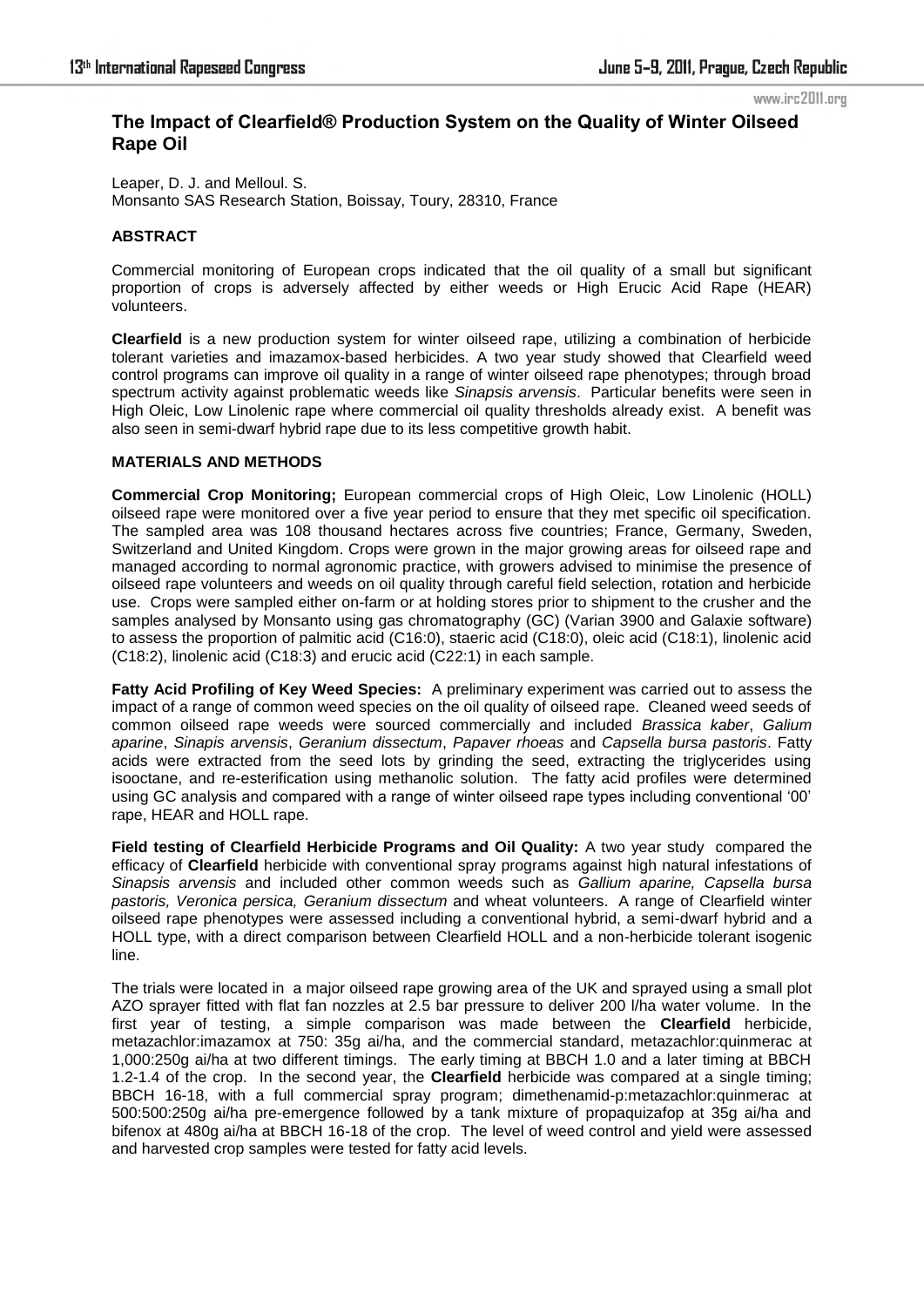## **RESULTS AND DISCUSSION**

Results from the commercial monitoring of HOLL crops show that a small but significant number of crops are adversely affected by erucic contamination across Europe (Table 1). On average 2.2% of samples exceeded the FOSFA26a threshold of 2% oil in the seed where rejection of the crop would be possible. Investigation into individual samples revealed that contamination came from two sources, weeds and volunteer HEAR rape. Given that many of early HOLL crops were grown on land not previously cropped with oilseed rape, it is reasonable to anticipate that erucic contamination may be even higher in the general oilseed rape crop.

| Country               | Number of<br>years | Total area of<br>crops (ha) | Number of<br>samples | samples<br>$C22.1 > 2\%$ * | Percentage of Percentage of<br>samples<br>$C22.1 > 5\%$ |
|-----------------------|--------------------|-----------------------------|----------------------|----------------------------|---------------------------------------------------------|
| <b>France</b>         | 6                  | 12668                       | 2052                 | 1.5                        | 0.9                                                     |
| <b>Germany</b>        | 6                  | 26725                       | 1561                 | 2.8                        | 1.2                                                     |
| <b>Sweden</b>         |                    | 3673                        | 42                   |                            |                                                         |
| <b>Switzerland</b>    | 6                  | 23104                       | 743                  | n/a                        | n/a                                                     |
| <b>United Kingdom</b> |                    | 41651                       | 1340                 | 2.5                        | 2.2                                                     |

Table 1. Erucic acid (C22.1) in commercial HOLL oilseed rape crops, 2006-10

\*Threshold set by FOSFA26a for oilseeds contracts

Figure 1. Fatty acid profile of oilseed rape types and common weed species

| <b>Species</b>                                     | C16.0 - Palmitic | Stearic<br>$\mathbf{I}$<br>C18.0 | -Oleic<br>C18.1 | Linoleic<br>$\blacksquare$<br>$\overline{C}$<br>$\infty$<br>ä | Linolenic<br>$\mathbf{I}$<br>Ċ.<br>$\overline{C}$ 18. | 20.0 - Arachidic         | -Eicosenoic<br>C20.1     | Eicosadienoic<br>$\mathbf{I}$<br>C20.2 | C22.0 - Behenic | - Erucic<br>C22.1 |
|----------------------------------------------------|------------------|----------------------------------|-----------------|---------------------------------------------------------------|-------------------------------------------------------|--------------------------|--------------------------|----------------------------------------|-----------------|-------------------|
| <b>Oilseed Rape Type</b>                           |                  |                                  |                 |                                                               |                                                       |                          |                          |                                        |                 |                   |
| Conventional 'OO' oilseed rape OSR (c.v. Castille) | 4.9              | 1.5                              | 62.6            | 20.1                                                          | 10.9                                                  | $\overline{\phantom{a}}$ | $\overline{\phantom{m}}$ |                                        |                 |                   |
| HOLL oilseed rape (c.v. Splendor)                  |                  | 2.0                              | 79.3            | 12.3                                                          | 2.6                                                   | $\overline{\phantom{a}}$ | $\overline{\phantom{a}}$ | ٠                                      |                 |                   |
| HOLL oilseed rape (c.v. V141OL)                    |                  | 1.8                              | 83.4            | 8.4                                                           | 3.0                                                   | $\overline{\phantom{a}}$ | $\overline{\phantom{a}}$ | ٠                                      |                 |                   |
| High Erucic Oilseed rape (c.v. Hearty)             |                  | 1.0                              | 12.5            | 15.1                                                          | 8.9                                                   | 0.8                      | ٠                        | ٠                                      | 1.2             | 57.1              |
| <b>Potential Weed Contaminants</b>                 |                  |                                  |                 |                                                               |                                                       |                          |                          |                                        |                 |                   |
| Raphanus Raphanistrum (Wild Radish)                | 5.2              | 1.9                              | 27.3            | 13.6                                                          | 11.7                                                  | 1.2                      | 11.3                     | 0.5                                    | 0.6             | 26.7              |
| Brassica Kaber (Wild Mustard)                      |                  | 1.4                              | 11.6            | 18.2                                                          | 19.0                                                  | 2.0                      | 10.0                     | 1.4                                    | 1.3             | 31.5              |
| Galium Aparine (Cleavers)                          |                  | 1.9                              | 44.3            | 19.7                                                          | 17.8                                                  | 5.1                      | 4.0                      | $\overline{\phantom{a}}$               |                 | $\blacksquare$    |
| Sinapis Arvensis (Charlock Mustard)                |                  | 1.1                              | 15.3            | 16.5                                                          | 13.0                                                  | 1.0                      | 15.7                     | 1.2                                    | 1.3             | 31.7              |
| Geranium Dissectum (Cranesbill)                    |                  | 2.0                              | 19.6            | 45.4                                                          | 3.4                                                   | 0.8                      | 2.6                      | 0.4                                    | 1.4             | 9.9               |
| Papaver Rhoeas (Common Poppy)                      |                  | 2.5                              | 10.4            | 76.7                                                          | 0.5                                                   | 0.1                      | 0.1                      | $\overline{\phantom{a}}$               |                 | $\blacksquare$    |
| Capsella Bursa Pastoris (Shepherd's Purse)         |                  | 4.5                              | 14.1            | 22.1                                                          | 35.2                                                  | 2.1                      | 12.4                     | 1.7                                    | 0.3             |                   |
| Erysimum Officinale (Hedge Mustard)                |                  | 1.5                              | 6.7             | 15.4                                                          | 35.4                                                  | 1.8                      | 7.0                      | 1.4                                    | 1.3             | 20.9              |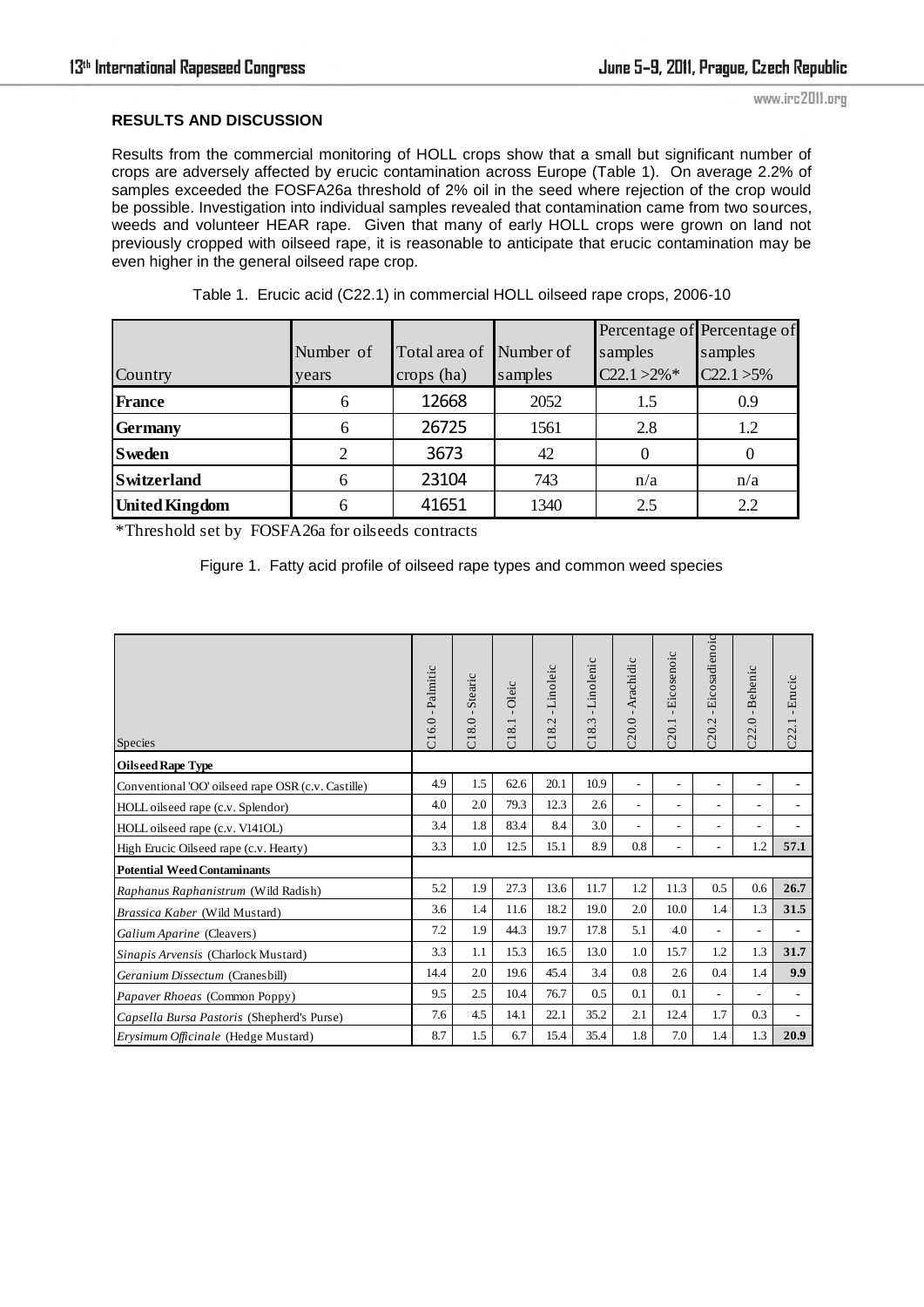The results of the preliminary weed screen show that several common weeds have oil quality profiles with the potential to adversely affect that of oilseed rape (Figure 1). Their impact on oilseed rape quality will depend on the level of admixture, oil content of the weed and the ability to identify or separate out the weeds with further cleaning. For this reason the brassica species weeds in particular can have a big impact.

Elevated levels of other fatty acids, e.g. C18:3 linolenic, may have a negative impact on the quality of specific oil quality crops (e.g. HOLL rape). This was observed during the commercial monitoring program where contamination by common weeds, HEAR rape and, indeed, conventional '00' rape volunteers, resulted in crops failing to reach specification.



Figure 2. Control of *Sinapsis arvensis* and erucic acid levels in harvested crop, 2009 trial, UK

Figure 3. Control of *Sinapsis arvensis* and erucic acid levels in harvested crop, 2010 trial, UK